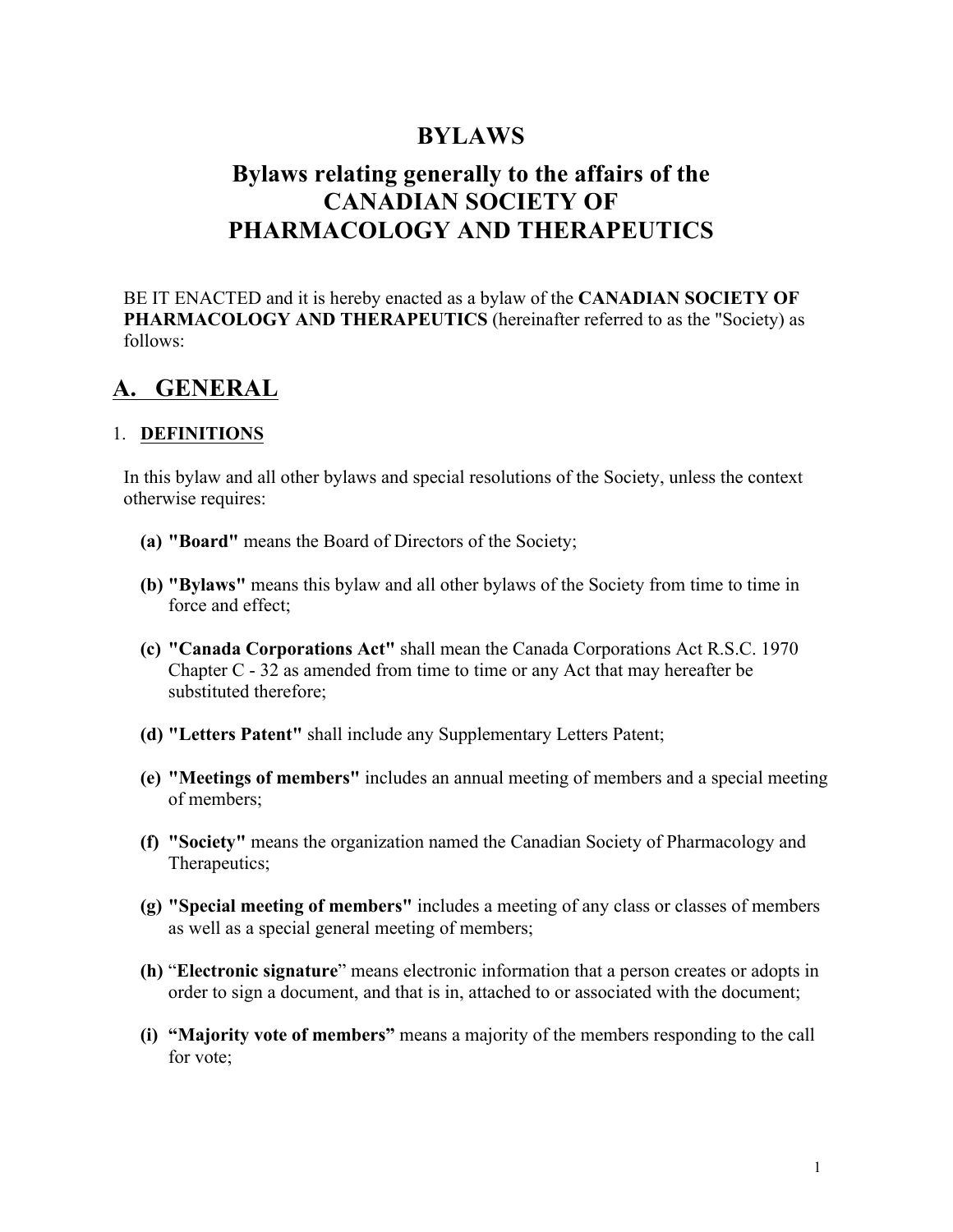- **(j)** "**Member in good standing**" means a Member who is not in arrears in respect of any amount payable by such individual to the Society for a period in excess of the time specified in the bylaws and whose membership in the Society is not under suspension for any cause whatsoever;
- **(k)** "**Member**" means any Regular Member, Associate Member, Student Member, Emeritus Member and Corporate Member of the Society;
- **(l)** "**Officers**" means the officers of the Society elected pursuant to Section 29;
- **(m)**"**President**" has the meaning set out in Section 29b of these bylaws;
- **(n) "Vote"** means a vote received by secure electronic means and by post.

# **2. INTERPRETATION**

- 2.1 Reference to writing will be construed as including, where necessary or appropriate, references to printing, facsimile, electronic mail, and other modes of representing or reproducing words in a visible form
- 2.2 In the event of any dispute as to the intent or meaning of any bylaw or of any rule of professional conduct or regulation made, adopted or enacted pursuant to the bylaws, the ruling of the Board on the construction and interpretation thereof will be final and conclusive. In addition to all its other powers, the Board may publish interpretations for the information and guidance of Members on matters related to the bylaws, regulations and rules of professional conduct..
- 2.3 Words importing the singular will include the plural and vice-versa, and words importing male persons will include female persons, firms, companies, corporations, societies and institutions and vice-versa.
- 2.4 Wherever reference is made to any statute or section thereof, such reference will be deemed to extend and apply to any amendment to or any re-enactment of such statute or section as the case may be.
- 2.5 Headings used in the bylaws are for convenience of reference only and will not affect the interpretation of the bylaws.

# **3. REGULATIONS BY BOARD**

The Board may make regulations with regard to any matter not inconsistent with the bylaws of the Society, and in particular may make regulations pursuant to or in furtherance of the objects of the Canada Corporations Act.

# **4. DELIVERY OF DOCUMENTS BY THE SOCIETY AND ELECTRONIC COMMUNICATIONS REQUIREMENTS**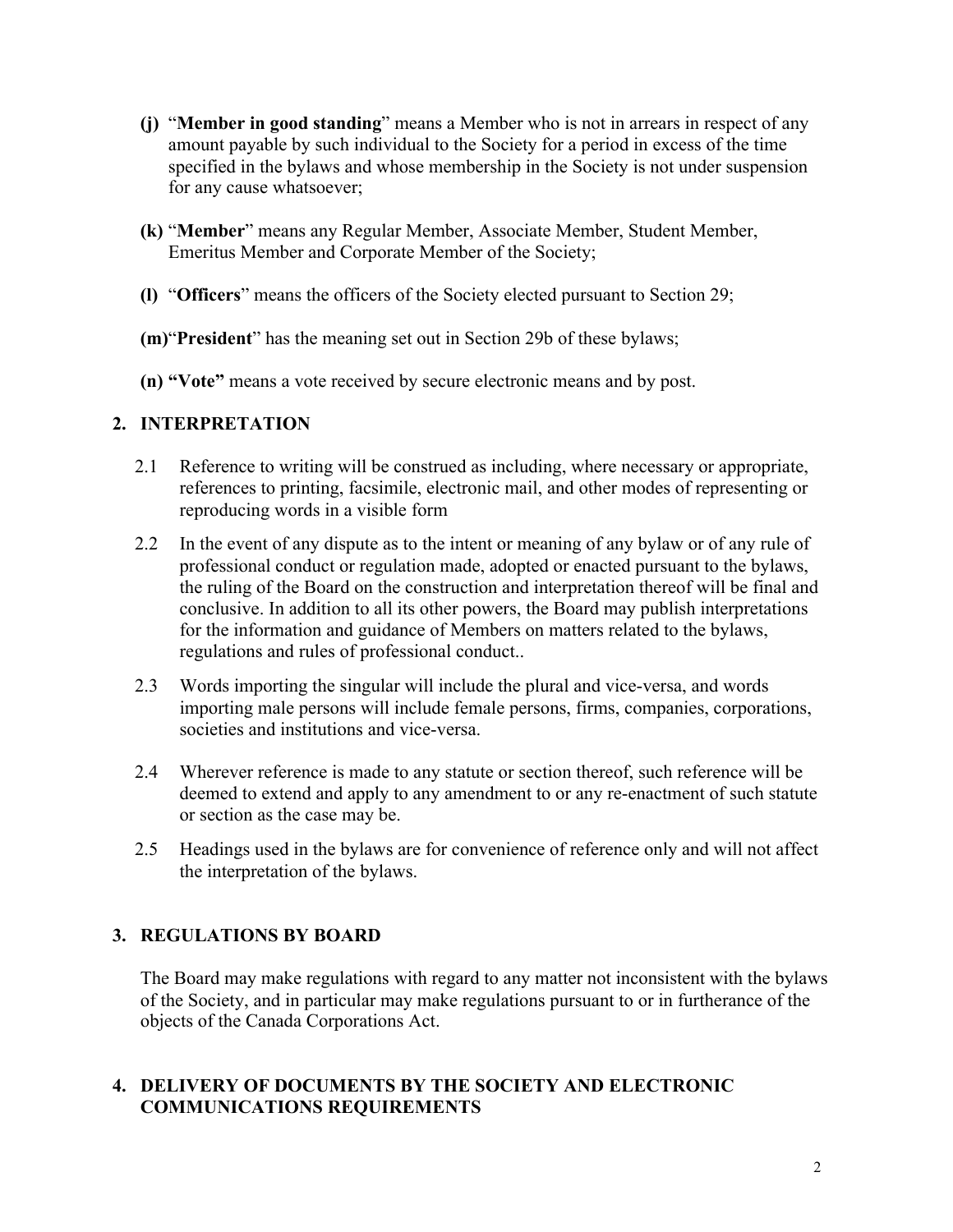- **4.1** Unless otherwise specifically provided in the bylaws, any notice or document required to be given or sent to a Member or an applicant by the Society pursuant to the bylaws may be given by personal service or may be sent by ordinary mail, by fax, by courier or by electronic mail.
- **4.2** A notice or document given or sent pursuant to Section 4.1 shall be deemed to be properly addressed if addressed to the addressee at the latest mail, fax or electronic address of the addressee appearing in the records of the Society.
- **4.3** A notice or document given or sent in accordance with these bylaws shall be deemed to be received, if given by personal service, on the day it is given; if delivered by mail postage prepaid, on the seventh (7th) day following the date of mailing; or if delivered by fax or by electronic mail, on the date of transmission; and any such notice given or sent shall be effective on the day of its deemed receipt.
- **4.4** Notwithstanding any provision in these bylaws to the contrary, the Board may establish regulations requiring Members or applicants to maintain a valid electronic mail address registered with the Society for the purposes of receiving communications from or delivering documents to the Society, in lieu of which the Society may charge a service fee for communication to such persons by means other than electronic mail, and/or provide a discount in fees to those receiving or delivering communications by electronic mail.

# **5. DELIVERY OF DOCUMENTS TO THE SOCIETY**

Unless otherwise specifically provided in the bylaws or regulations, any notice or document required to be given or sent to the Society by a Member or an applicant pursuant to the bylaws or regulations may be given by personal service or may be sent by ordinary mail, by fax, by courier or by electronic mail, provided that anything required to be in a form prescribed by the Society is in such form, that anything required to be signed is signed, and that anything required to be received at the Society within a prescribed time or by a prescribed date is received within such time or by such date.

# **6. ELECTRONIC SIGNATURE**

Unless otherwise specifically provided in the bylaws, any document permitted or required to be signed may be signed by electronic signature, so long as the means of electronic signature permits a reliable determination by the Society that the document was created or communicated by or on behalf of the person permitted or required to sign the document.

# **B MEMBERSHIP**

# **7. MEMBERS**

The members of the Society shall be the applicants for incorporation and such other persons as may thereafter be admitted to membership in accordance with these bylaws.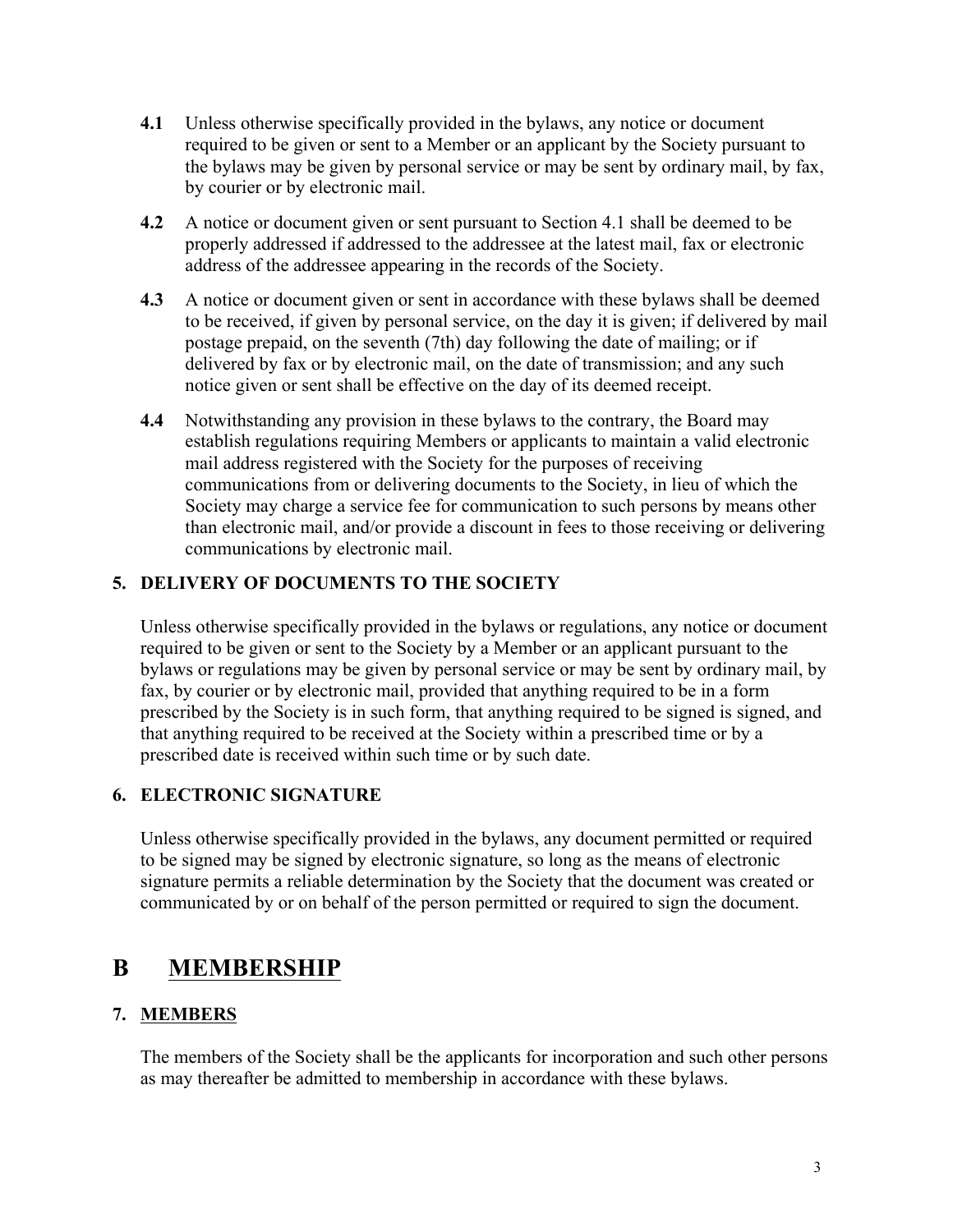### 7.1 Classes of Members

There shall be six classes of members as follows:

- 7.a.1. Regular members, who are qualified in accordance with section 7.2 and admitted as such by the Board, have full voting rights and are liable for all fees and assessments in accordance with sections 12 and 13.
- 7.a.2. Associate members, who are qualified in accordance with section 7.3 and admitted as such by the Board, have no voting rights and are liable for all fees and assessments in accordance with section 12 and 13.
- 7.a.3. Student Members, who are qualified in accordance with section 7.4 and admitted as such by the Board, may attend all meetings of members but are not entitled to vote thereat, and are liable for all fees and assessments in accordance with section 12 and 13.
- 7.a.4. Emeritus Members, who are qualified in accordance with section 7.5 and admitted as such by the Board, have voting rights and are not liable for all fees and assessments in accordance with sections 12 and 13.
- 7.a.5. Honorary members, who are qualified in accordance with section 7.6 and admitted as such by the Board, may attend all meetings but are not entitled to vote and are not liable for all fees and assessments in accordance with sections 12 and 13.
- 7.a.6. Corporate members, who are qualified in accordance with section 7.7 and admitted as such by the Board, have voting rights and are liable for all fees and assessments in accordance with sections 12 and 13.

# 7.2 Qualifications of Regular Members

Any person who subscribes to the objects of the Society, who is active in fields related to the actions of chemicals on biological systems, is eligible for admission as a regular member. Such persons would, under foreseeable circumstances, be expected to hold a degree or diploma in basic science or in one of the health care disciplines, and have adequate experience in research, teaching or other forms of scholarship in these fields.

# 7.3 Qualifications of Associate Members

Any person who subscribes to the objects of the Society who is undertaking postdoctoral or residency training in the field of pharmacology or functions as a research associate/nurse in basic or clinical pharmacology is eligible for admission as an associate member. Should an associate member wish to be considered for regular membership, a new application is required.

# 7.4 Qualifications of Student Members

Any person who subscribes to the objects of the Society who is registered in an accredited training program in basic science or in one of the health care disciplines shall be eligible to become student members. Tenure as a student member ordinarily shall not exceed five years and status as a student must be confirmed by the degree granting institution.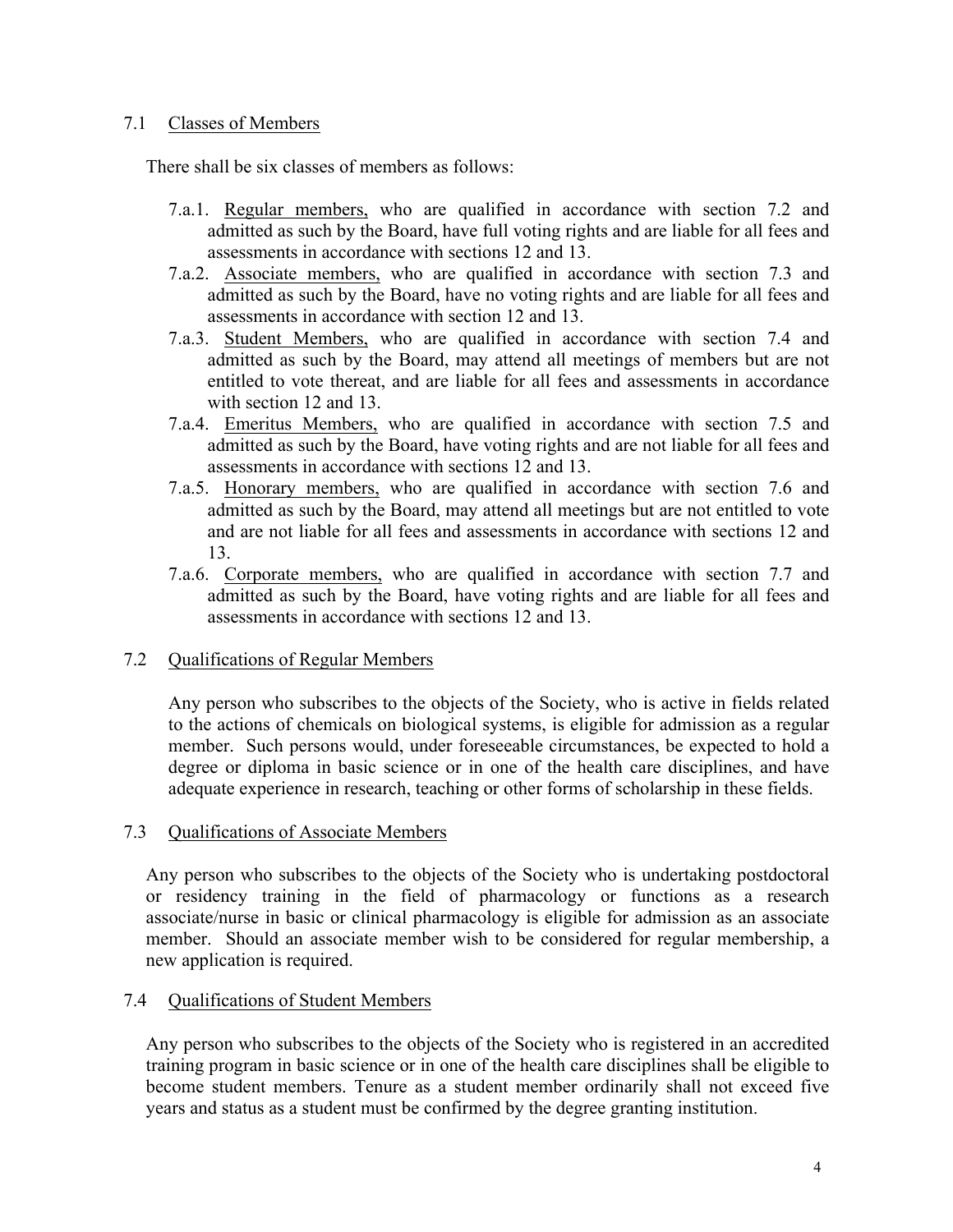### 7.5 Qualifications of Emeritus Members

Any Regular Member, who subscribes to the objects of the Society, with a history of contributions to pharmacology or a related field and has retired from active employment because of age or illness, is eligible for Emeritus Membership upon approval by the Board.

#### 7.6 Qualifications of Honorary Members

Individuals who, in the opinion of the Board, have rendered important and distinguished contributions in any field related to the objects of the Society are eligible to become honorary members.

### 7.7 Qualifications of Corporate Members

Any corporation approved by the Board may become a corporate member on payment of the appropriate fee set by the Board. A corporate membership entitles the corporation to nominate two individuals from the corporation who will have the rights and privileges accorded Regular members as specified in Section 7.2..

# **8. ADMISSION TO MEMBERSHIP**

Members may from time to time be admitted or re-admitted to membership by a resolution of the Board or by a resolution passed by majority vote of members. A membership is not transferable.

# **9. TERMINATION OF MEMBERSHIP**

Any membership may be terminated by resolution of the Board for cause provided that notice of such proposed action and the reasons therefor are given to the member at least 30 days before the Board meeting at which the action is to be taken and that the member is given the opportunity to be heard at such a meeting. Nothing herein shall be interpreted to prohibit any member at anytime on any issue from taking a position or following a course of action at variance with that of the Society. A member shall cease to be a member upon his death.

#### **10. REGISTER OF MEMBERS**

The Society shall keep a register of members of each class in which are set out the names of all persons who are members or have been members of the Society of that class within 10 years and the address of each such person while a member.

# **11. INFORMATION TO BE PROVIDED**

Subject to the Society's privacy policy and all applicable laws, each Member will provide the Society with such person's business and residence addresses, telephone number, email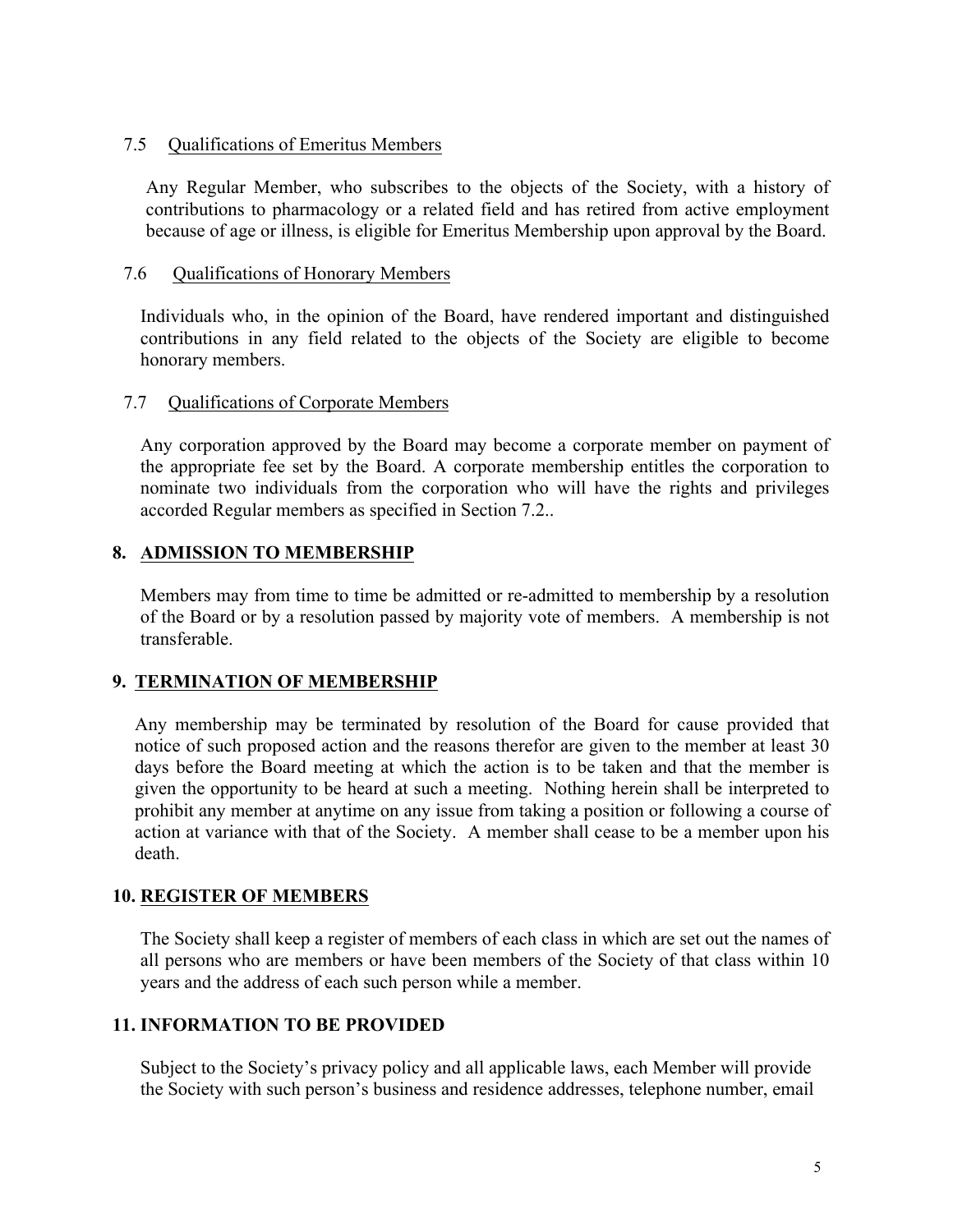address, name of employer and the official position or positions she or he occupies in her or his employment and such other information as determined by the Board and will promptly notify the Society of any change therein.

# **12. FEES**

Members of each class shall pay such fees and assessments as shall be decided on and approved by majority vote of members. Annual fees shall be due and paid on the first day of each fiscal year of the Society. If the amount of annual fees has not been set prior to the first day of the fiscal year it shall be equal to the annual fees of the previous fiscal year.

# **13. ADDITIONAL ASSESSMENTS**

The annual fees may be increased and additional assessments may be fixed upon all members for Society purposes upon majority vote of members. Such increase in fees or additional assessments shall be paid within 30 days after receipt of mailed statements or at such other time as the Directors may require.

# **14. RESIGNATIONS**

Any member may resign from the Society on giving 30 days' written notice to the Board but he will be liable for all the fees and assessments due and payable more than 15 days prior to the date he gives his notice of resignation.

# **15. DUES IN ARREARS**

Any Member whose dues to the Society are in arrears shall not be considered a Member in good standing, shall not be eligible to hold office in the Society, or submit or sponsor communications at any scientific meetings of the Society.

When the dues of any Member of the Society, who has been notified by the Treasurer of his non-payment of dues, are three years in arrears, membership in the Society shall automatically cease.

# **16. REINSTATEMENT**

Any former member may be readmitted as a member only upon payment of any unpaid fees and assessments for which he is liable to the Society and payment of fees and assessments which would have become due had the applicant continued as a member to the time of readmission, together with interest accrued thereon at the rate which is from time to time the prime rate for the Society's banker, unless such payment is waived or reduced by the Board.

# **17. ADDITIONAL CONTRIBUTIONS**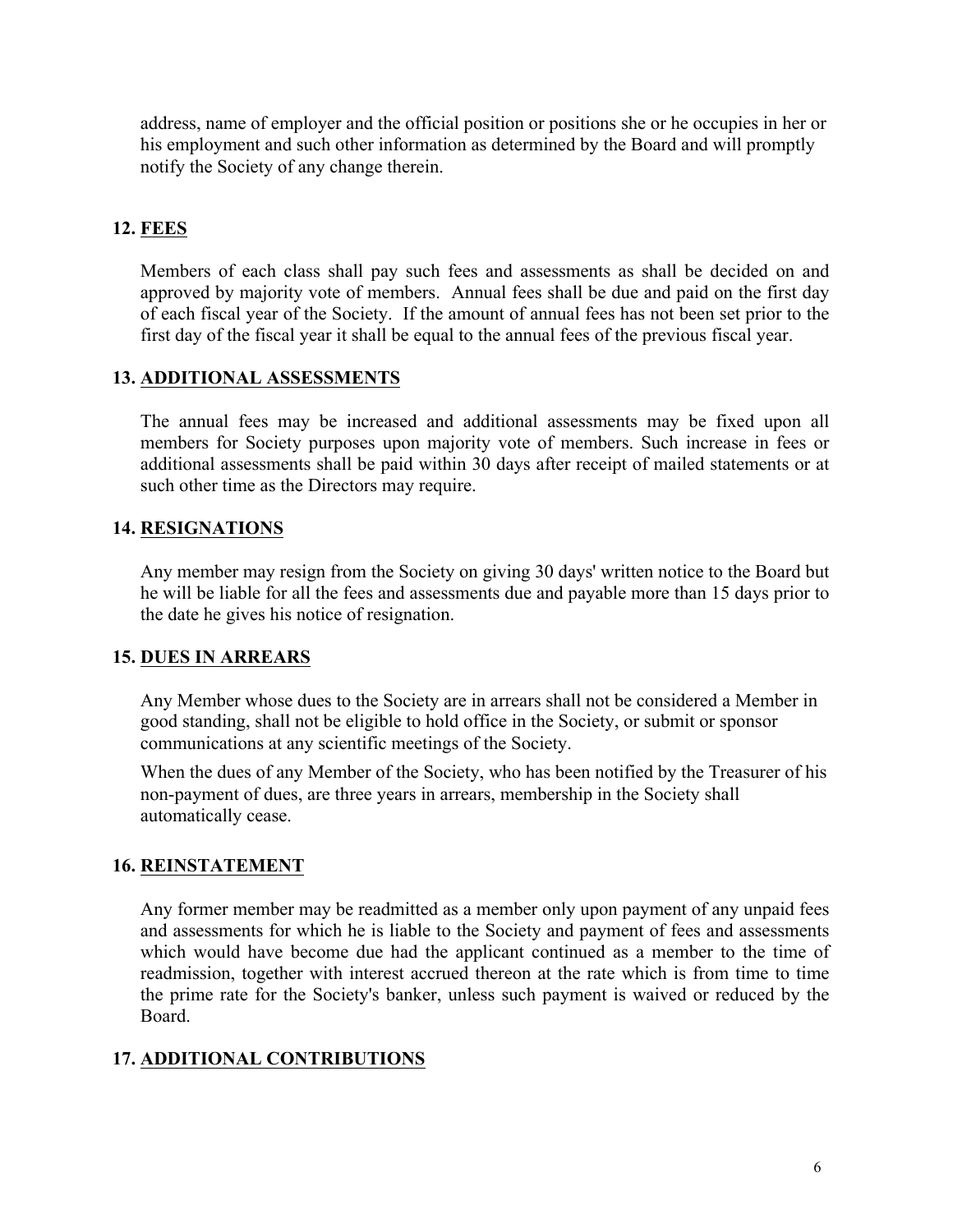Any member may make additional payments to defray the expenses of the Society or any committee of the Society.

# **C. BOARD OF DIRECTORS**

#### 18. **COMPOSITION**

The affairs of the Society shall be managed by its Board of Directors. The number of Directors shall be at least six, including the Executive Administrator (ex-officio) and the Officer positions of President, Secretary/Treasurer, President-Elect, Past-President and two Directors at Large. The Directors at Large shall be elected from the slate of nominees for the Education and Scientific Program committees and shall serve as Chairs of these committees as specified in Section 36.

#### 19. **QUORUM**

Four Directors shall constitute a quorum for transaction of business. Notwithstanding vacancies the remaining Board members may act if constituting a quorum.

# 20. 21. **22. VACATION OF APPOINTMENT**

The office of a Director shall be automatically vacated:

- (a) If a Director shall resign his office by delivering a written resignation to the Secretary/Treasurer of the Society;
- (b) If he is found to be a lunatic or becomes of unsound mind;
- (c) It he becomes bankrupt or suspends payment or compounds with his creditors;
- (d) on death.

#### **23. REMOVAL OF THE DIRECTORS**

The members may, by resolution passed by at least two-thirds of the votes cast at a general meeting of members called for the purpose, remove any director before the expiration of his term of office and may, by majority vote, elect any persons in his stead for the remainder of the term.

#### **24. VACANCIES**

Vacancies on the Board may be filled for the remainder of its term of office either by majority vote of members or by the Board if the remaining directors constitute a quorum. If the number of directors is increased, a vacancy or vacancies on the Board to the number of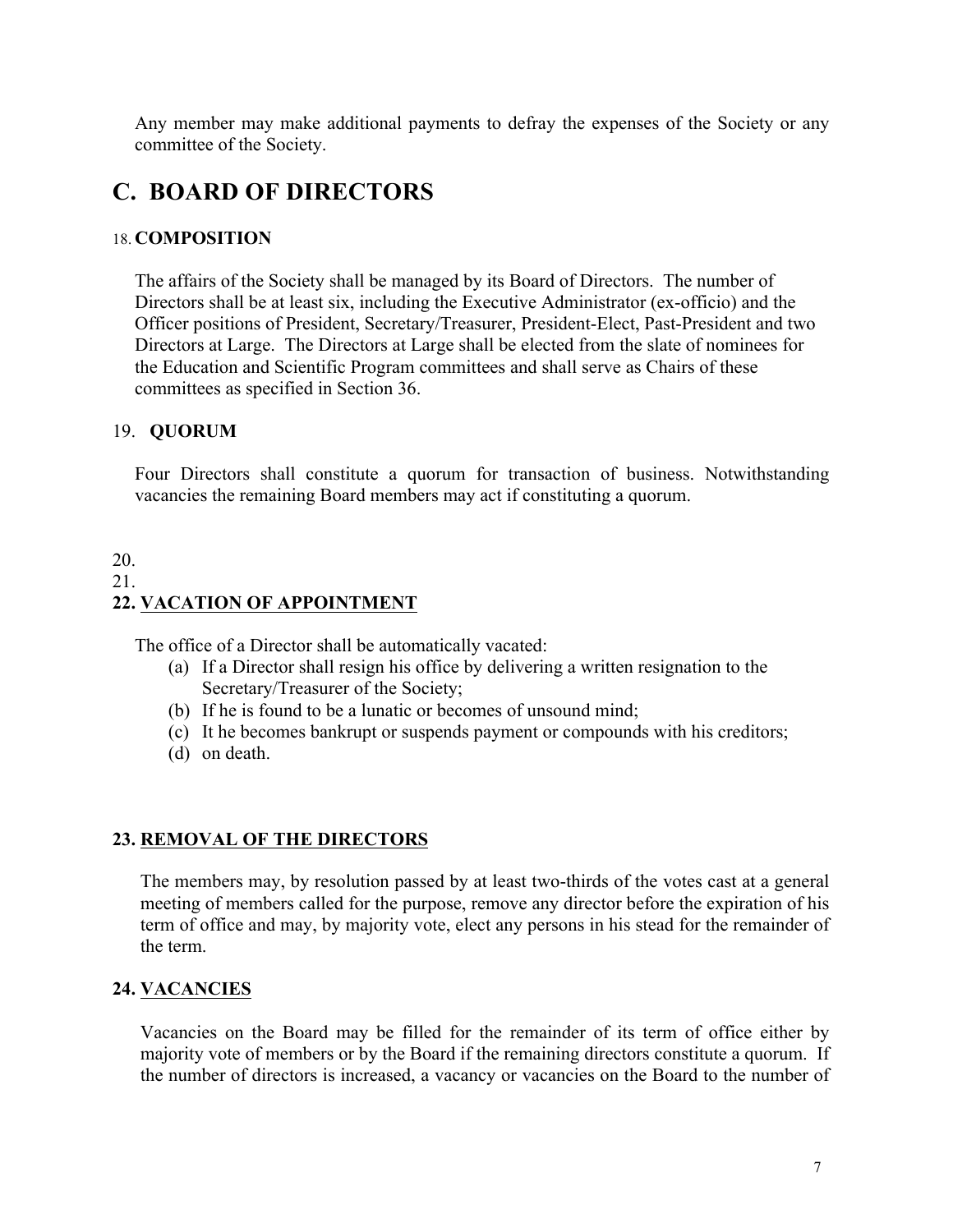the authorized increase shall thereby be deemed to have occurred which may be filled in the manner above provided.

# **25. CALLING OF MEETINGS**

Meetings of the Board shall be held from time to time, at such time and on such day as the President or any two Directors may determine, and the Secretary shall call meetings when directed or authorized by the President or by any two Directors. Notice of every meeting so called shall be given to each Director not less than 21 days before the time when the meeting is to be held, save that no notice of a meeting shall be necessary if all the Directors are present or if those absent have waived notice of or otherwise signified their consent to the holding of such meeting.

# **26. FIRST MEETING OF THE NEW BOARD**

Provided a quorum of Directors is present, each newly elected Board may without notice hold its first meeting immediately following the meeting of members at which such board is elected.

# **27. PLACE OF MEETING**

Meetings of the Board shall normally be held in a Canadian city, normally in conjunction with the annual scientific conference organized by the Society. Other meeting locations, including international, may be considered upon approval of the Board.

# **28. CHAIRMAN**

The President or, in his absence, the President-Elect, the Past-President or the Secretary shall be chairman of any meeting of Directors.

# **29. VOTES TO GOVERN**

At all meetings of the Board every question shall be decided by a majority of the votes cast on the question. In case of an equality of votes the chairman of the meeting shall be entitled to a second or casting vote.

# **30. REMUNERATION**

The Directors shall receive no remuneration, but shall be entitled to be paid their travelling and other expenses properly incurred by them in attending meetings of the Board or otherwise in connection with the affairs of the Society as determined by the Board.

# **D OFFICERS**

# 31. **ELECTION OF OFFICERS**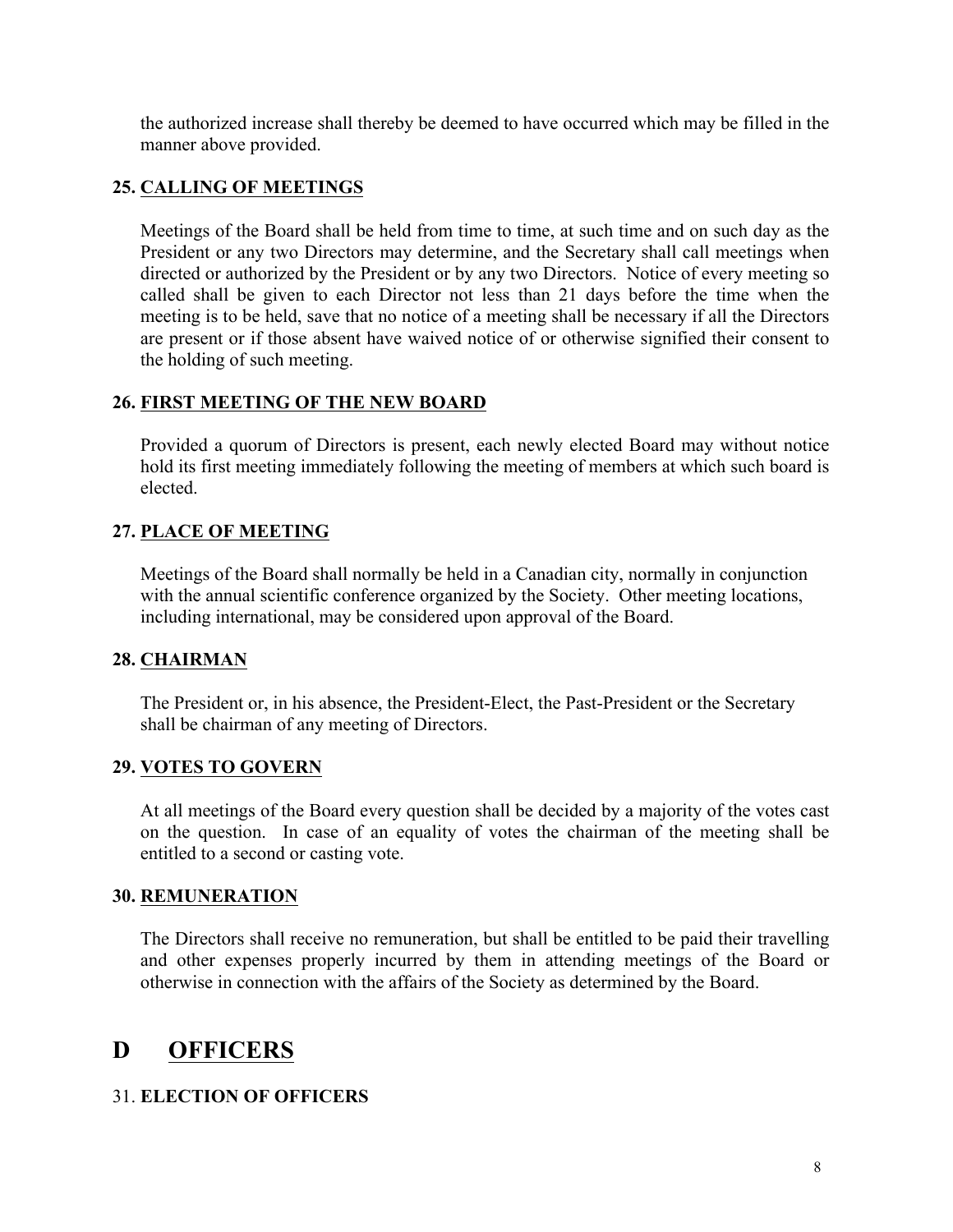**(a)** Officers shall be elected by majority vote of members to hold office for the term specified in Sections 29b and 29c, but if a new Officer is not elected prior to the annual general meeting in the terminal year of the position, then the incumbent Officer will continue in office until their successor is duly elected. Retiring Officers shall be eligible for re-election. Officers must reside, or be employed, at a Canadian address for the duration of the term of office. The election prior to each annual meeting will fill all forthcoming Office vacancies.

#### **(b)** Election of President

From time to time the Society shall elect from its Regular members a President-Elect for a term of two years to be followed by a term as President of two years and a subsequent term as Past-President of two years. The President, President-Elect, and immediate Past-President shall be members of the Board of Directors.

#### **(c)** Election of Secretary/Treasurer

From time to time the Society shall elect from among its Regular members, a Secretary/Treasurer for a term of four years. The elected Secretary/Treasurer shall be a member of the Board of Directors.

#### **32. DUTIES OF OFFICERS**

Each Officer of the Society who is also a Director will have such powers and perform such duties as the Board may, from time to time, confer upon such office.

#### **33. DELEGATION OF DUTIES**

In the absence of any officer of the Society who is also a Director, the Board may delegate, by Special resolution of the Board, the powers of such officer to a Director or another individual for such period and on such terms as the Board deems necessary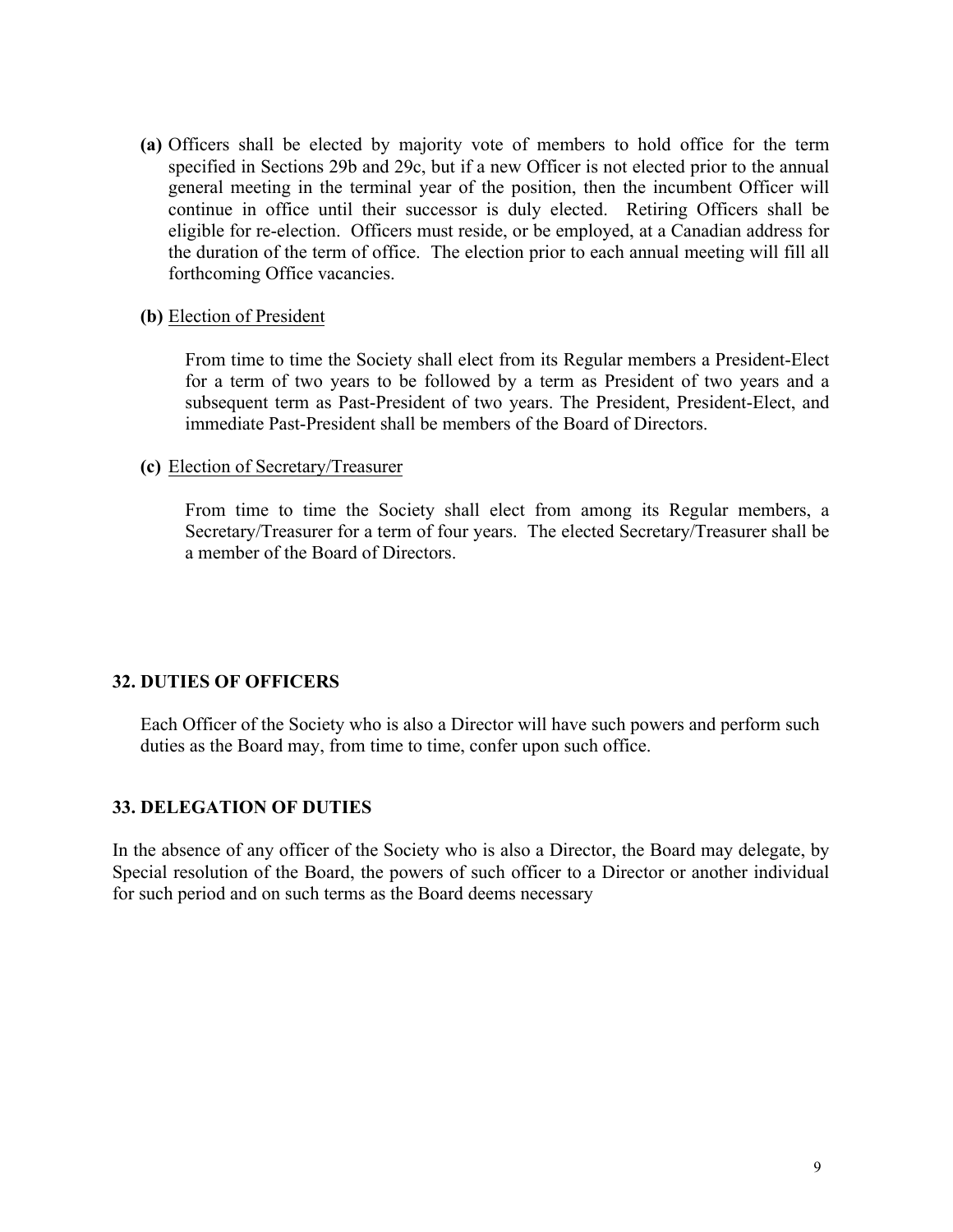### 34. **EXECUTIVE ADMINISTRATOR**

The Board shall have power from time to time to appoint an Executive Administrator for the Society with such powers of management or otherwise (including the power to delegate) as may be thought fit. The Executive Administrator shall be an ex-officio member of the Board and attend as such all meetings of members and/or Directors.

### **35. AGENTS AND ATTORNEYS**

The Board shall have power from time to time to appoint agents or attorneys for the Society with such powers of management or otherwise (including the power to sub-delegate) as may be thought fit.

# **E. COMMITTEES**

#### **36. STANDING COMMITTEES**

- **(a)** At the first meeting of the Board after each Annual General Meeting, the Board will appoint in each year the following Standing Committees:
	- 36.a.1. Nominating Committee
	- 36.a.2. Executive Committee
	- 36.a.3. Scientific Program Committee
	- 36.a.4. Awards Committee
	- 36.a.5. Education Committee

#### **(b)** Other Committees

The Board may from time to time appoint such committee or committees, person or persons (whether or not directors or members), as it deems necessary or appropriate for such purposes and with such powers and duties, as it shall see fit. Any such committee may formulate its own rules of procedure, subject to such regulations or directions as the Board may from time to time make.

#### **37. REVOCATION OF APPOINTMENT**

The appointment by the Board of any Member or other person to a Standing Committee or other committee of the Society may be revoked at any time by the Board.

#### **38. COMPOSITION AND MANDATES OF COMMITTEES**

#### **(a) NOMINATING COMMITTEE**

The Nominating Committee will be Chaired by the Past-President, and two Directors appointed by the Board.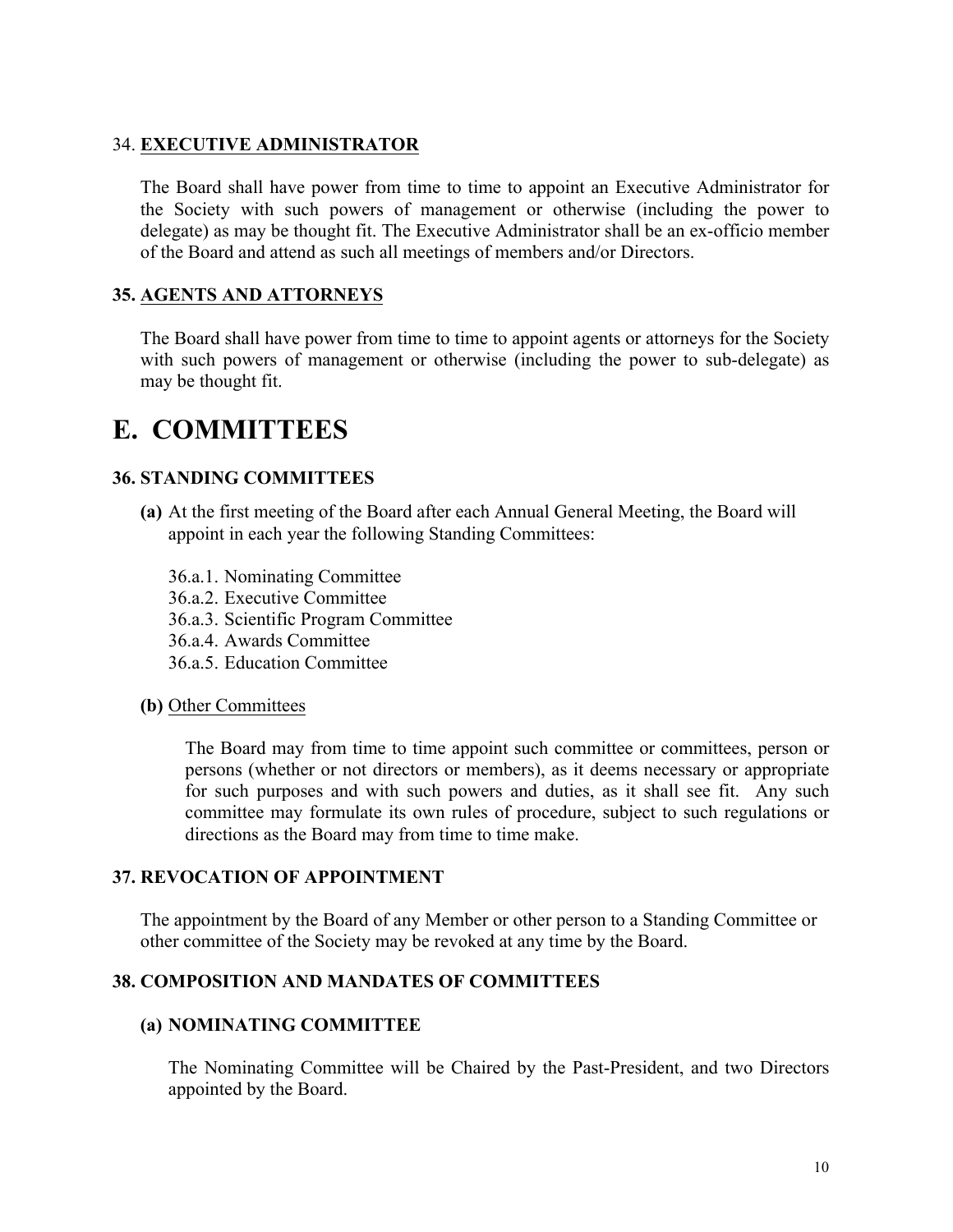The Nominating Committee shall

- prepare a list of one or more candidates for each **elected office** for which an election must be held. This list shall be presented to the Secretary of the Society at least sixty days before the annual meeting.
- make nominations to the Council for **Honorary Members** of the Society from time to time, supporting every nomination with a written statement citing the nominee's noteworthy contributions to pharmacology or experimental therapeutics, and
- have such other duties as may be prescribed by the Board.

# **(b) EXECUTIVE COMMITTEE**

The members of the Executive Committee will be the Chair of the Board (normally the President), the President-Elect, the Executive Administrator, and two other Directors. The Executive Committee will be chaired by the Chair of the Board and in the Chair's absence, by the President-Elect.

The Executive Committee shall:

- exercise the full powers of the Board in accordance with the applicable law in circumstances when a quorum of Directors is not available to permit a full board meeting and for urgent matters between regular meetings of the Board, reporting every such action at the next meeting of the Board;
- study and advise or make recommendations to the Board on any matter referred to it by the Board, President or other; and
- exercise such powers as may from time to time be given to it by resolution of the Board.

A majority of the members of the Executive Committee will constitute a quorum for the transaction of all matters and business before the Executive Committee.

# **(c) SCIENTIFIC PROGRAM COMMITTEE**

The Scientific Program Committee will consist of three (3) members duly elected by majority vote of Society members. The committee will be chaired by a Director at Large, as defined in section 18. Normally the term shall be three (3) years.

The Scientific Program Committee shall:

• Propose locations for Society's upcoming annual scientific meetings, two years in advance of each meeting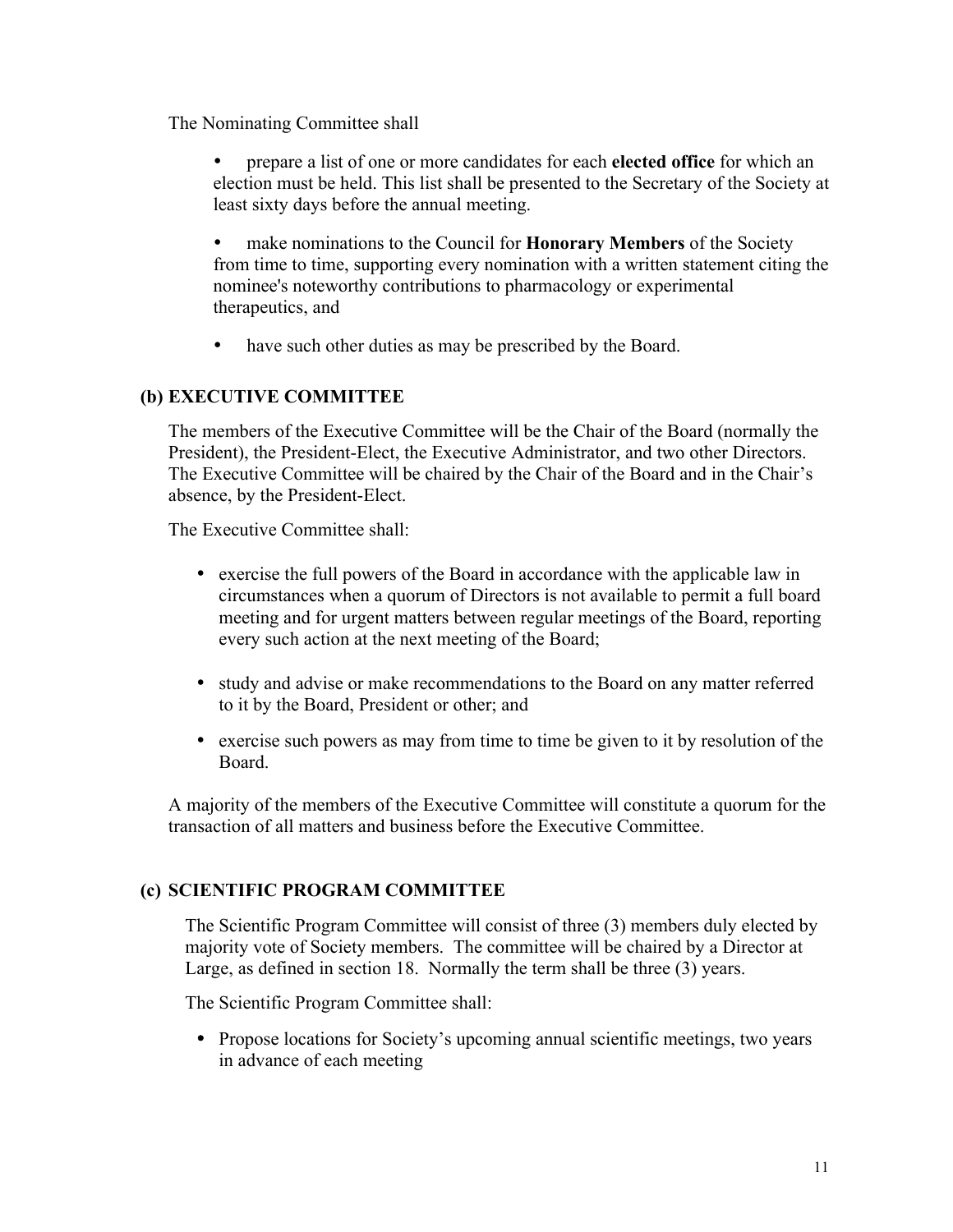- Advise the Local Organizing Committee on Society policies pertaining to the Society's annual meeting
- Report to the Board on matters pertaining to the annual scientific meeting
- have such other duties as may be prescribed by the Board.

# **(d) AWARDS COMMITTEE**

The Awards Committee will consist of three (3) members duly elected by majority vote of Society members. The committee will be chaired by the President-Elect of the Society. Normally the term shall be three (3) years.

The Awards Committee shall:

- solicit recommendations for candidates for the Society's awards from from all members of the Society through the Society's publications,
- consider recommendations for candidates for the Society's awards,
- recommend to the Board candidates for the Society's awards,
- advise the Board respecting existing and proposed Society awards, including eligibility for such awards, and
- have such other duties as may be prescribed by the Board.

# **(e) EDUCATION COMMITTEE**

The Education Committee has a mandate to promote knowledge and understanding of pharmacology and therapeutics to Canadians. The committee shall consist of at least three (3) members duly elected by majority vote of Society members. The committee will be chaired by a Director at Large, as defined in section 18. Normally the term shall be three (3) years.

The Education Committee shall:

- promote pharmacology and experimental therapeutics education within the Society and throughout the country;
- report to the Board on matters of importance relating to pharmacology and experimental therapeutics education in Canada; and
- have such other duties as may be prescribed by the Board.

# **39. GENERAL PROVISIONS**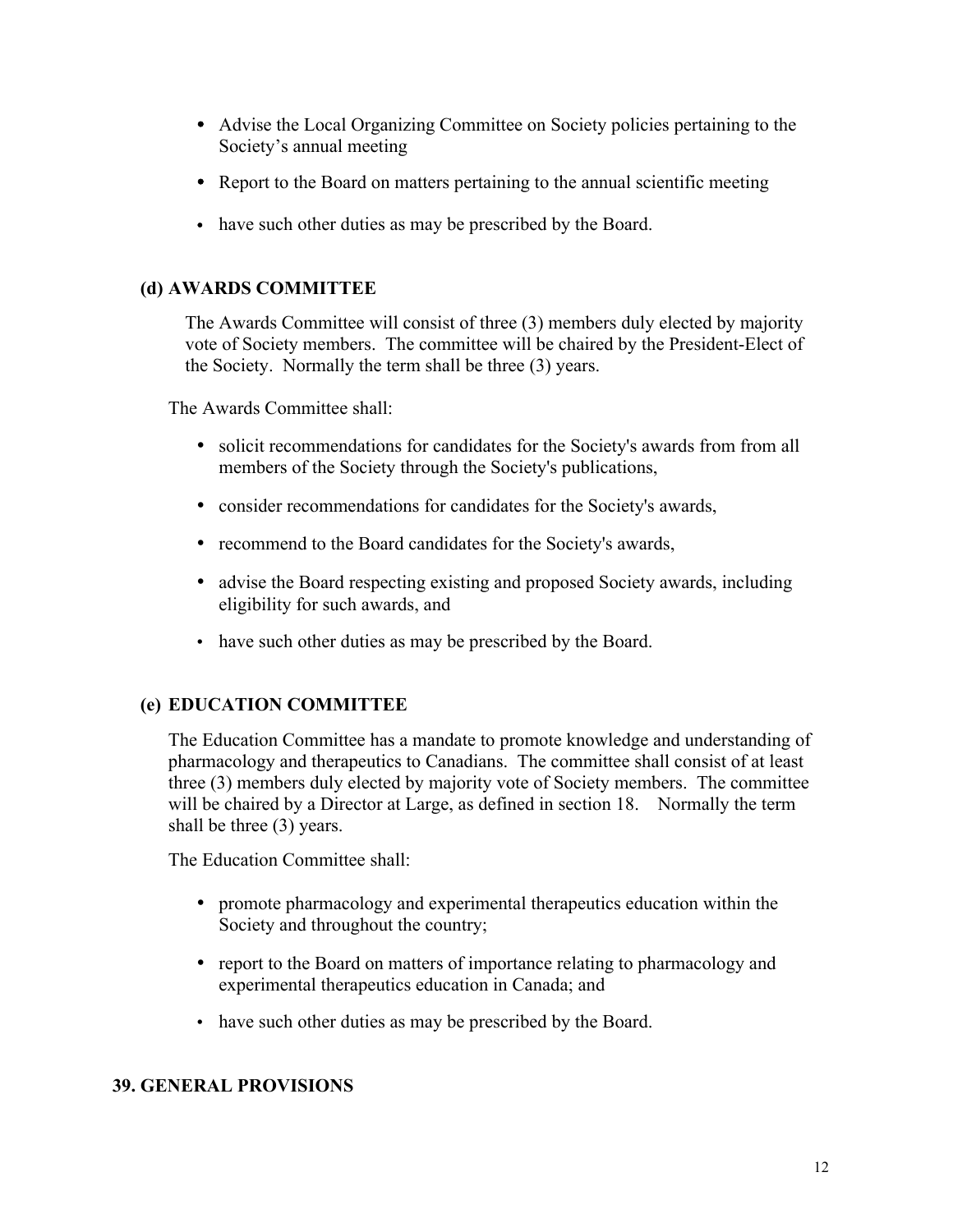- **(a)** The convening of and procedure at meetings of each Standing Committee will be conducted in the manner established by the Board from time to time.
- **(b)** All Standing Committees and other committees established by the Board will report their activities directly to the Board unless otherwise directed by the Board.
- **(c)** No resolution of any Standing Committee or other committee, other than decisions of the Executive Committee and the Nominating Committee as set out in the bylaws, will be binding on the Board unless and until approved by the Board.
- **(d)** The Board may, in addition to any duties imposed by the bylaws, impose such duties on any Standing Committee or other committee and their respective members as it considers appropriate from time to time.

# **F. PROTECTION OF DIRECTORS AND OFFICERS**

# 40. Limitation of Liability

No Director or officer of the Society shall be liable for the acts, receipts, neglects or defaults of any other Director or officer or employee, or for joining in any receipt or other act for conformity, or for any loss damage or expense happening to the Society through the insufficiency or deficiency of title to any property acquired by order of the Board for or on behalf of the Society, or for the insufficiency or deficiency of any security in or upon which any of the moneys of the Society shall be invested, or for any loss or damage arising from the bankruptcy, insolvency or tortuous act of any person with whom any of the moneys, securities or effects of the Society shall be deposited, or for any loss occasioned by an error of judgment or oversight on his part, or for any duties of his office or in relation thereto unless the same are occasioned by his own willful neglect or default.

# 41. Indemnity

Every Director and Officer of the Society and his heirs, executors and administrators and estate and effects respectively, shall from time to time and at all times be indemnified and saved harmless out of the funds of the Society from and against:

- **(a)** all costs, charges and expenses whatsoever that such director or officer sustains or incurs in or about any action, suit or prosecution against him for or in respect of any act, deed, matter or thing whatsoever made, done or permitted by him in or about the execution of the duties of his office; and
- **(b)** all other costs, charges and expenses that he sustains or incurs In or about or in relation to the affairs of the Society; except such costs, charges or expenses as are occasioned by his own willful neglect or default.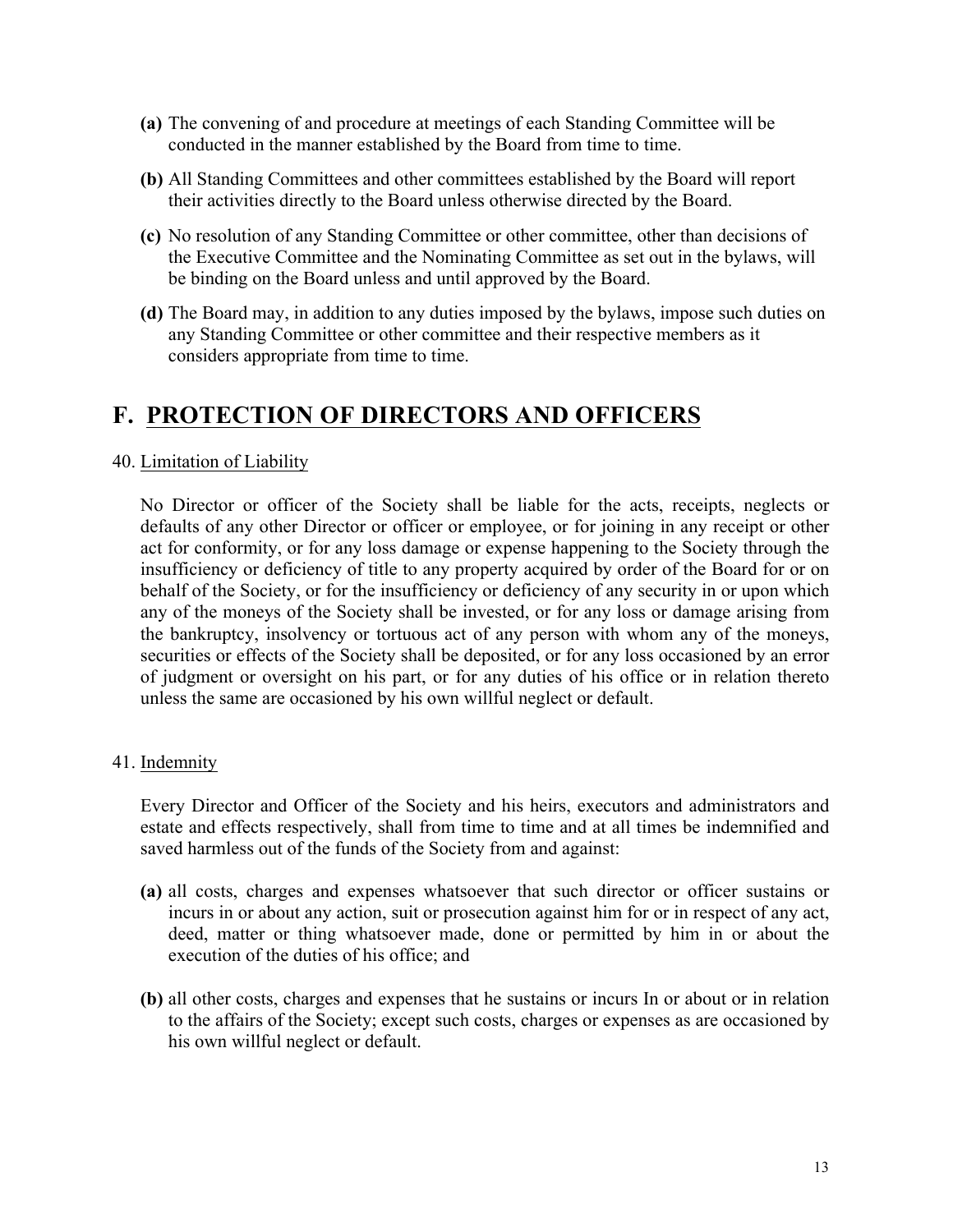# **G MEETING OF MEMBERS**

# **42. ANNUAL MEETING**

The annual meeting of the members shall be held at such time and on such day in each year as the Board or the President may from time to time determine, for the purpose of receiving reports, electing Directors and officers and for the transaction of such other business as may properly be brought before the meeting.

# **43. SPECIAL MEETINGS**

The Board or the President shall have power to call a special meeting of members at any time at such time and place as may be determined by the Board or by the President.

# **44. PLACE OF MEETING**

Meetings of the members shall be held in a location as determined by the Board.

# **45. NOTICE OF MEETING**

Notice of the time and place of each meeting of members shall be given not less than 10 days before the day on which the meetings is to be held to each member of record entered in the books of the Society at the close of business on the day on which the notice is given. Notice of a special meeting of members shall state the general nature of the business to be transacted and shall contain sufficient information to allow each member to make a reasoned decision on such business.

# **46. MEETING WITHOUT NOTICE**

A meeting of members may be held at anytime and place without notice if all members entitled to notice thereof are present in person or represented by proxy, or if those not present or represented by proxy waive notice or otherwise consent to such meeting being held, and at such meeting any business may be transacted which the Society at a meeting of members may transact.

# 47. **CHAIRMAN AND SECRETARY/TREASURER**

The President or, in his absence, a Director of the Society (who is not Secretary) shall be the Chair of any meeting of members. If no such officer be present within fifteen minutes from the time fixed for holding the meeting, the persons present and entitled to vote shall choose one of their number to be chairman. If the Secretary/Treasurer of the Society be absent, the chair shall appoint some person, who need not be a member, to act as secretary of the meeting.

# **48. PERSONS ENTITLED TO BE PRESENT**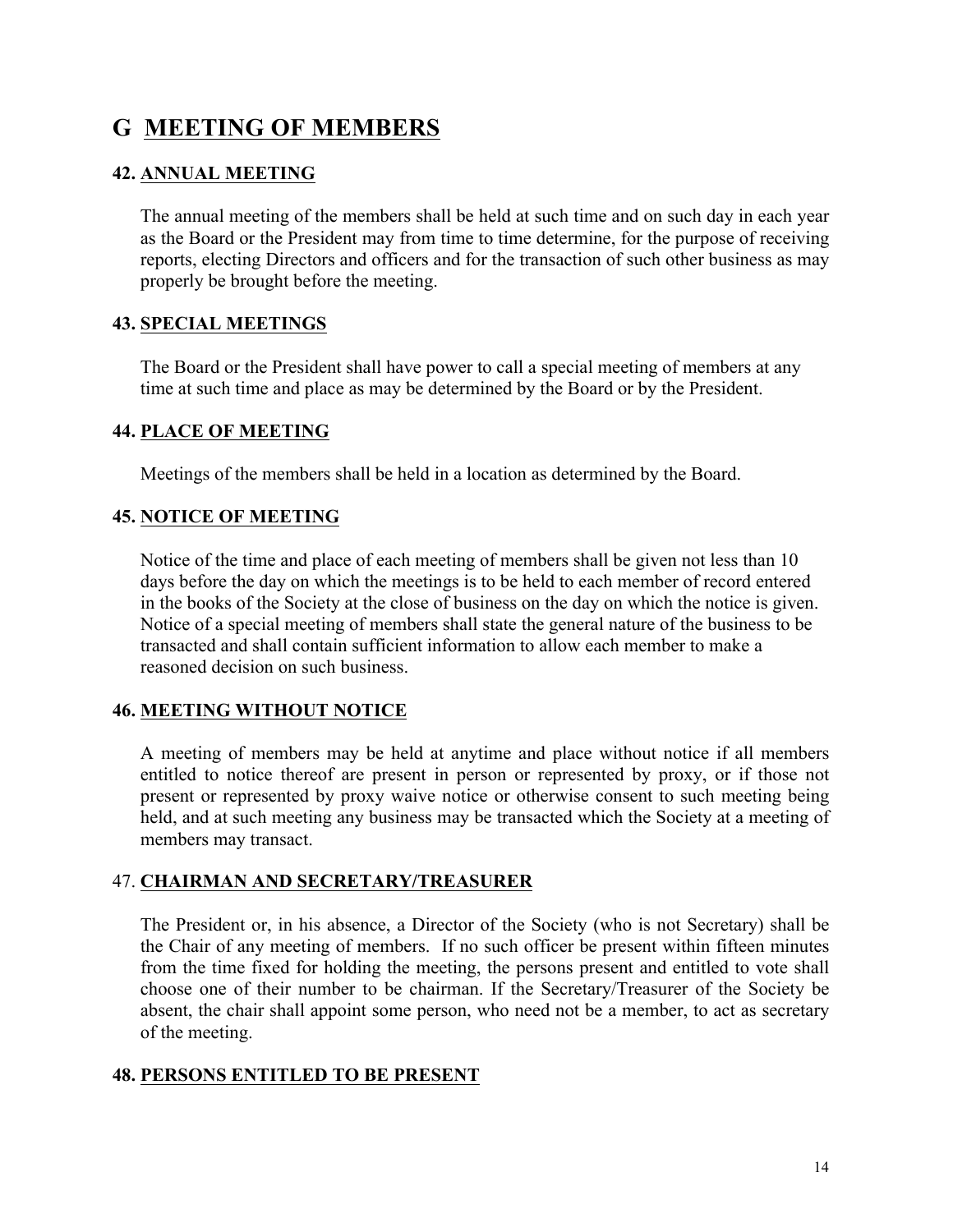The only persons entitled to attend a meeting of members shall be the members in good standing. Any other person may be admitted only on the invitation of the chair of the meeting or with the consent of the meeting.

# **49. QUORUM**

A quorum for the transaction of business at any meeting of members shall be ten members present in person and entitled to vote thereat.

# **50. RIGHT TO VOTE**

At any meeting of members every person who is at the time of the meeting entered in the books of the Society as a regular or emeritus member in good standing shall be entitled to one vote.

# **51. VOTING AT MEETING**

At all meetings of members every question shall, unless otherwise required by the Letters Patent or bylaws of the Society or by law, be decided by a majority of the votes cast on the question. Every question shall be decided by a show of hands unless after a show of hands has been taken a poll thereon be required by the chair of the meeting or be demanded by any member present or represented at the meeting and entitled to vote. Upon a show of hands only members present in person shall be entitled to vote. In case of an equality of votes at any meeting of members, either upon a show of hands or upon a poll, the chair of the meeting shall be entitled to a second or casting vote.

# **52. PROXIES**

Every Regular or Emeritus Member in good standing at meetings of Members may by means of a proxy appoint a person who shall be a Regular or Emeritus Member in good standing, as nominee for the Regular or Emeritus Member, to attend and act at the meeting in the manner, to the extent and with the power conferred by the proxy. A proxy shall be in writing, and any notice calling a meeting of Members shall include a form of proxy, or a reminder of a voting Member's right to use a proxy. A proxy shall be executed by the Member in good standing or the attorney of the Member authorized in writing, and ceases to be valid one (1) year from its date. Subject to the requirements of the Canada Corporations Act, a proxy may be in such form as the Board from time to time prescribes or in such other form as the chair of the meeting may accept as sufficient, and shall be deposited with the secretary of the meeting before any vote is called under its authority;

**(a)** Provided however that the Board may by resolution fix a time not exceeding forty-eight (48) hours, excluding Saturdays and holidays, preceding any meeting or adjourned meeting of Members before which time proxies to be used at that meeting must be deposited with the President of the Society, and any period of time so fixed shall be specified in the notice calling the meeting or in the information circular relating thereto.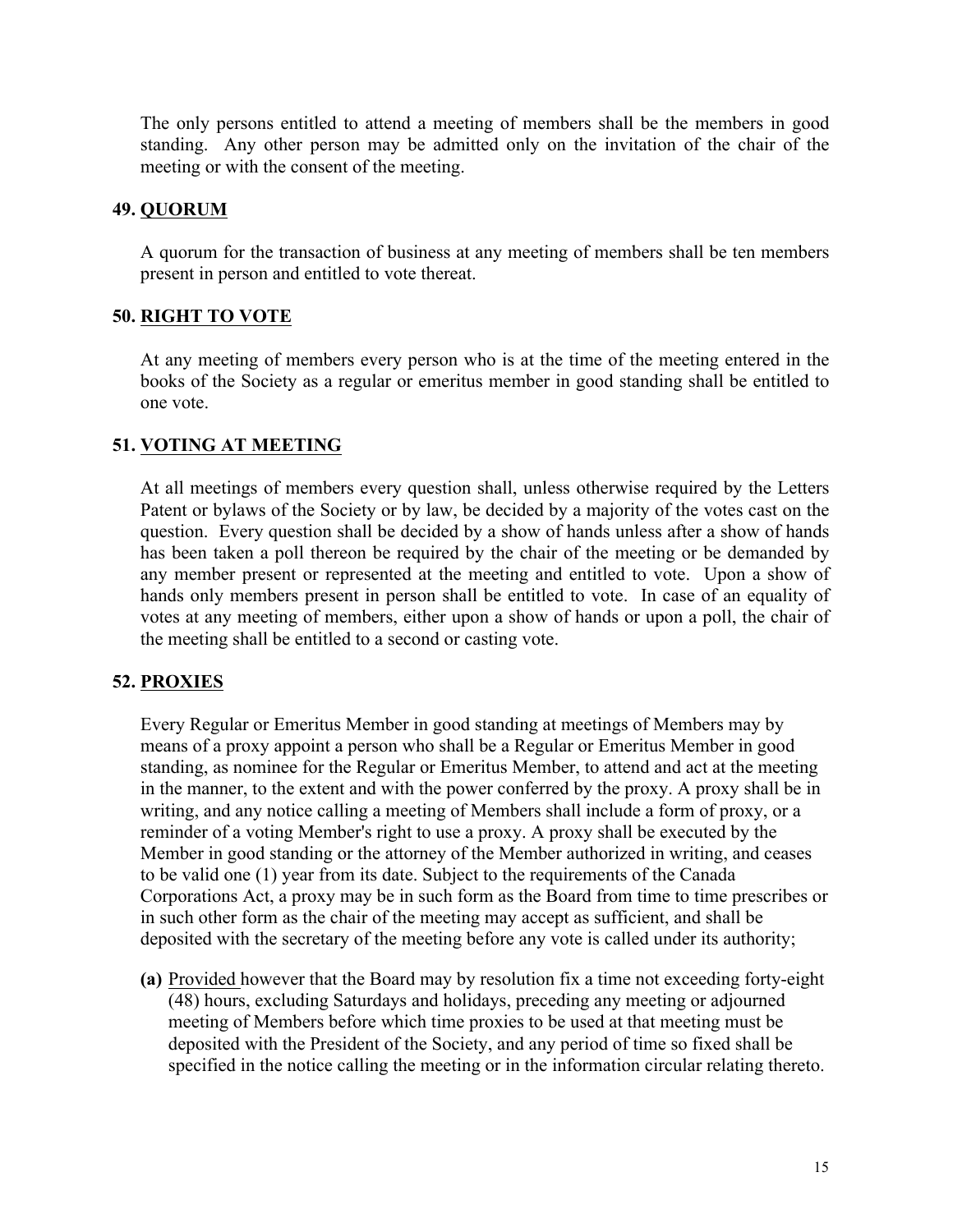# **H. TRANSACTION OF BUSINESS**

### **53. HEAD OFFICE**

The Head Office of the Society shall be in the Canadian city that best suits the optimal functioning of the Society.

# **54. SEAL**

The corporate seal of the Society shall be in the form impressed hereon and such seal shall be in the custody of the Secretary of the Corporation.

### **55. FINANCIAL YEAR**

Unless otherwise ordered by the Board, the financial year of the Society shall end on the last day of June in each year.

### **56. BANKING**

The banking business of the Society shall be transacted with such banks, trust companies or other firms or societies as may, from time to time, be designated by or under the authority of the Board. Such banking business or any part thereof shall be transacted under such agreements, instructions and delegations of powers as the Board may, from time to time, prescribe or authorize.

#### **(a)** Board Designate Bankers

The Board shall designate, by resolution, the officers and other persons authorized to transact the banking business of the Society, or any part thereof, with the bank, trust company, or other society carrying on a banking business that the Board has designated as the Society's banker, to have the authority set out in the resolution, including, unless otherwise restricted, the power to:

- 56.a.1. operate the Society's accounts with the banker;
- 56.a.2. make, sign, draw, accept, endorse, negotiate, lodge, deposit or transfer any of the cheques, promissory notes, drafts, acceptances, bills of exchange and orders for the payment of money;
- 56.a.3. issue receipts for and orders relating to any property of the Society;
- 56.a.4. execute any agreement relating to any banking business and defining the rights and powers of the parties thereto; and
- 56.a.5. authorize any officer of the banker to do any act or thing on the Society's behalf to facilitate the banking business.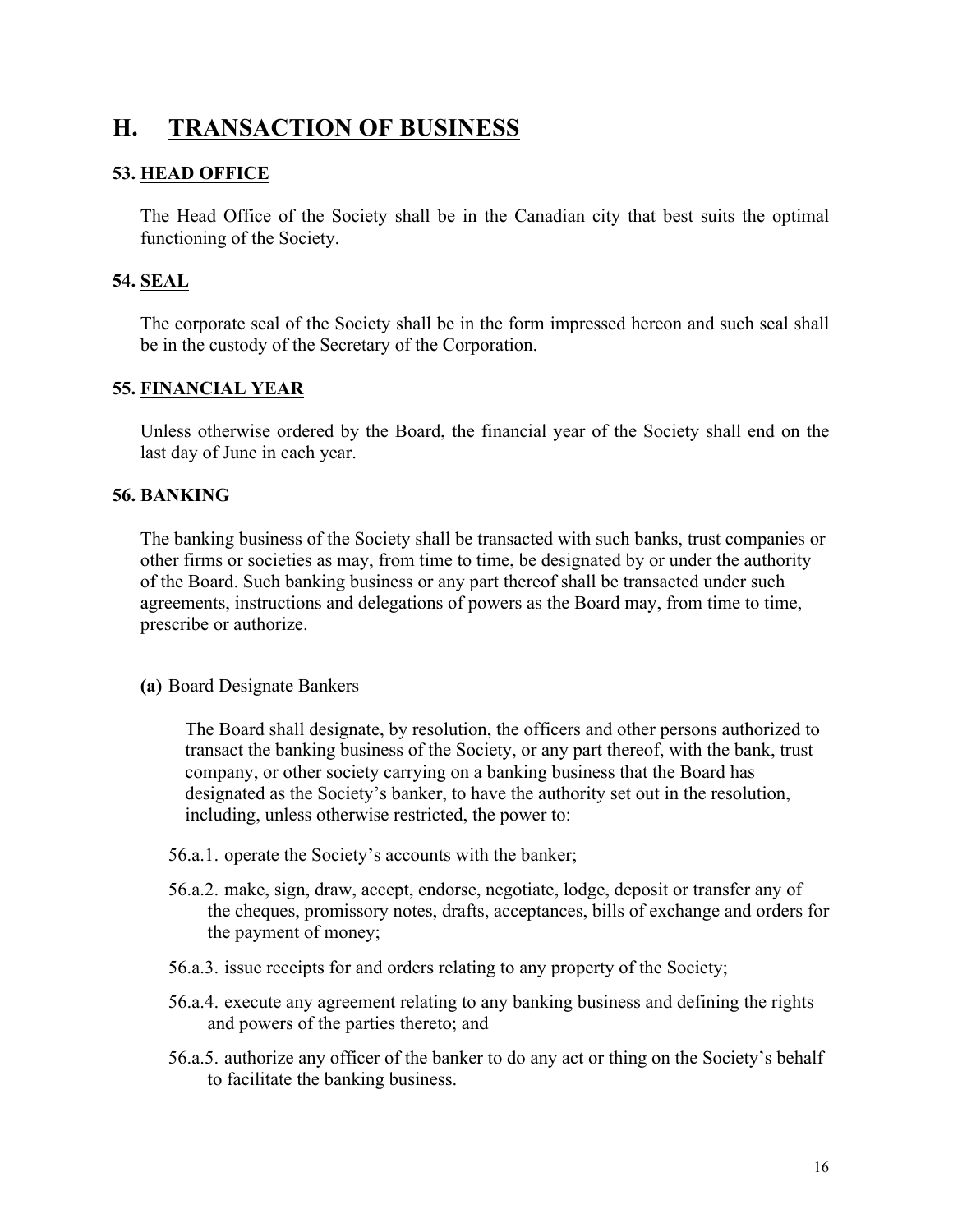**(b)** Deposit of Securities

The securities of the Society shall be deposited for safe keeping with one or more bankers, trust companies or other financial institutions to be selected by the Board. Any and all securities so deposited may be withdrawn, from time to time, only upon the written order of the Society signed by such officer or officers, agent or agents of the Society, and in such manner, as shall from time to time be determined by resolution of the Board and such authority may be general or confined to specific instances. The institutions which may be so selected as custodians of the Board shall be fully protected in acting in accordance with the directions of the Board and shall in no event be liable for the due application of the securities so withdrawn from deposit or the proceeds thereof.

# **57. BORROWING**

- **(a)** The Society may from time to time:
	- 57.a.1. borrow money on the credit of the Society;
	- 57.a.2. issue, sell or pledge securities (including bonds, debentures, debenture stock or other like liabilities) of the Society, but no invitation will be extended to the public to subscribe for any such securities;
	- 57.a.3. charge, mortgage, hypothecate or pledge all or any of the real property or personal property of the Society, both present and future, including book debts and unpaid calls, rights, powers, franchises and undertaking to secure any such securities or any money borrowed, or other debt, or any other obligation or liability of the Society; and
	- 57.a.4. give indemnities to any Director or other person who has undertaken or is about to undertake any liability on behalf of the Society or any company controlled by it, and secure any such Director or other person against loss.
- **(b)** The Society may from time to time authorize any Director or Directors, employee of the Society or other person or persons, whether connected with the Society or not, to make arrangements with reference to the monies borrowed or to be borrowed as aforesaid and as to the terms and conditions of the loan thereof or to the securities to be given therefor, with power to vary or modify such arrangements, terms and conditions and to give such additional securities as the Board may authorize and generally to manage, transact and settle the borrowing of money by the Society.

#### **58. INVESTMENTS**

**(a)** The Board may invest and re-invest the funds of the Society in such prudent manner as determined by the Board.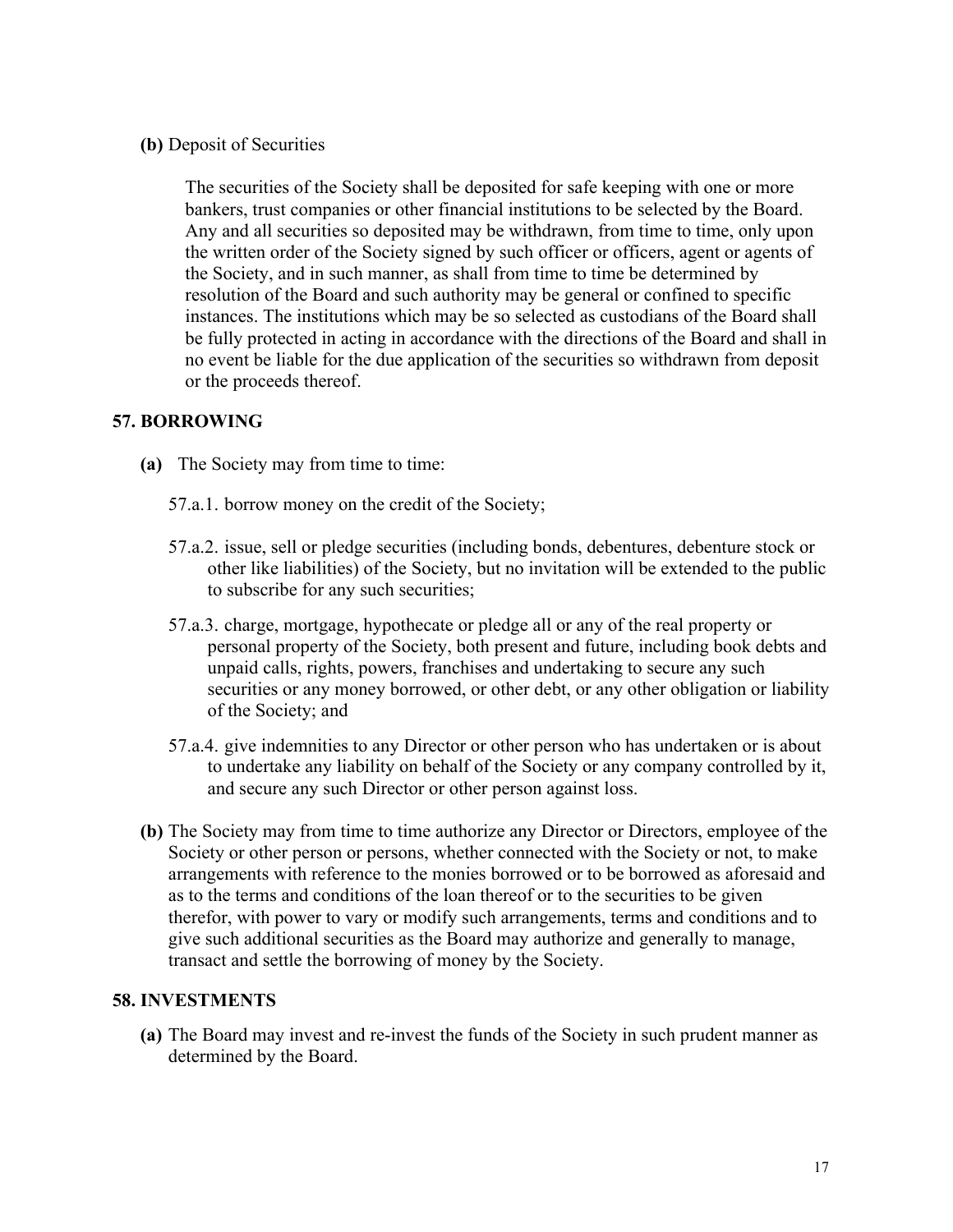**(b)** The Board may employ, at such remuneration as it deems fit, such technical or professional assistance as it may require in the purchase, sale and management of the Society's investments.

### **59. EXECUTION OF CONTRACTS**

**(a)** Cheques, Drafts and Notes

All cheques, drafts or orders for the payment of money and all notes and acceptances and bills of exchange will be signed by such officer or officers or person or persons, whether or not an officer of the Society and in such manner as the Board may from time to time designate.

**(b)** Execution of Instruments

Deeds, transfers, assignments, contracts, obligations, certificates and other instruments or documents may be signed on behalf of the Society, by any two of the Chair of the Board, the President-Elect, the Secretary, the Treasurer, the Executive Administator, and the President. Notwithstanding any provision to the contrary contained in the bylaws, the Board may at any time and from time to time direct the manner in which, and the person or persons by whom, any particular document or type of document may or will be executed. Any person authorized to sign an instrument on behalf of the Society may affix the corporate seal thereto.

**(c)** Facsimile Signatures

The signature of any individual authorized to sign on behalf of the Society may, if specifically authorized by resolution of the Board, be written, printed, stamped, engraved, lithographed or otherwise mechanically or electronically reproduced. Anything so signed shall be as valid as if it had been signed manually, even if that individual has ceased to hold office when anything so signed is issued or delivered, until revoked by resolution of the Board.

#### **60. BOOKS AND RECORDS**

The Board will ensure that all necessary books and records of the Society required by the bylaws or by any applicable statute or law are regularly and properly kept.

# **61. REPORT OF MEMBERSHIP**

All activities undertaken by the Society on the initiative of the Membership will be reported on a regular basis which will normally be not more than quarterly and not less than annually. A report will normally be made within 6 weeks prior to the annual meeting. Reports will cover all transactions with government, industry, other scientific societies, or individuals interested in the affairs of the Society and will provide details of forthcoming meetings of interest to the Society.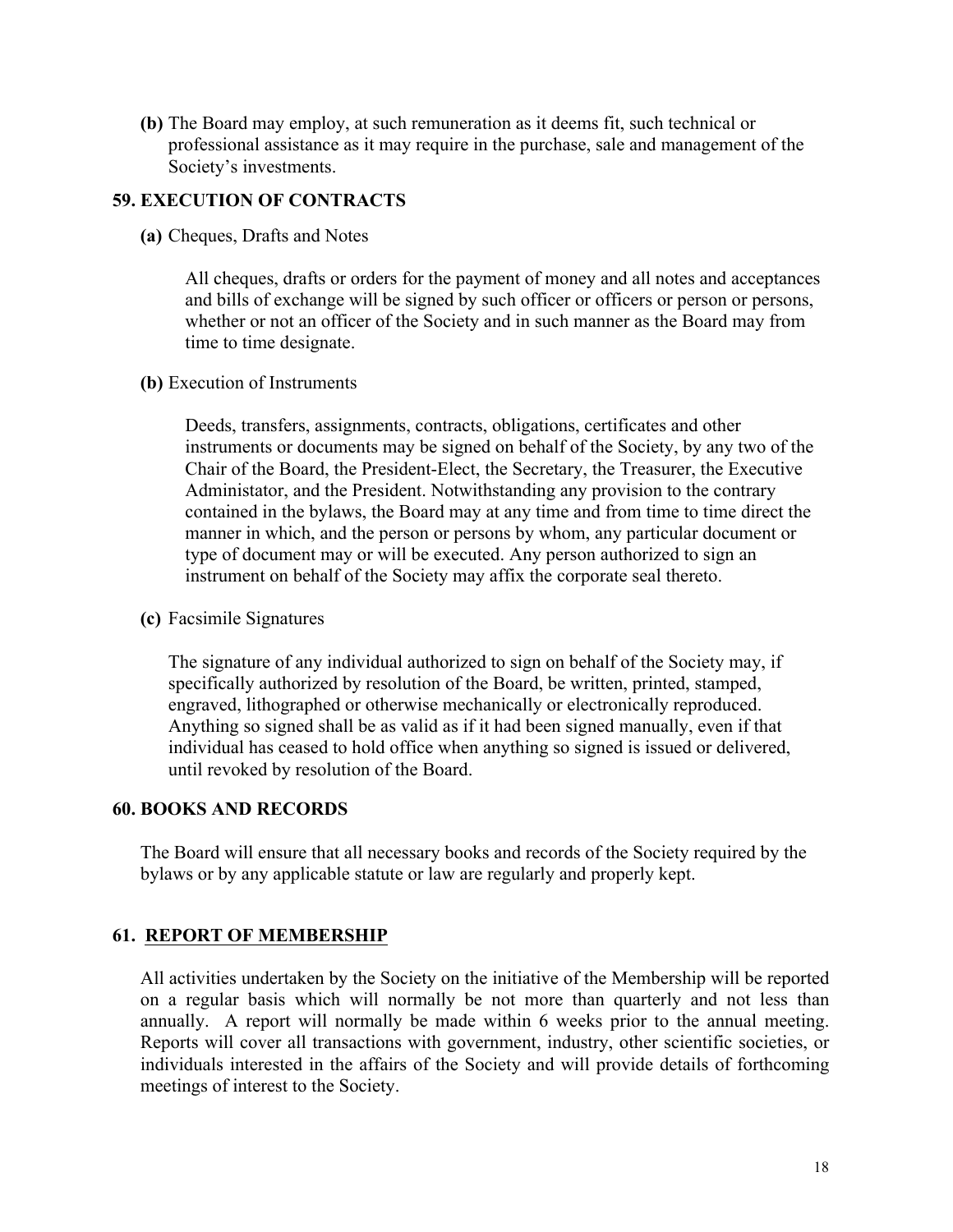### **62. APPOINTMENT OF AUDITORS**

The members shall at each annual meeting appoint an auditor to audit the accounts of the Society, to hold office until the next annual meeting, provided that the Board may fill any casual vacancy in the office of the auditor. The remuneration of the auditor shall be fixed by the Board.

### **63. AMENDMENT OF BYLAWS**

The Board may from time to time enact bylaws relating in anyway to the Society or to the conduct of its affairs including bylaws providing for supplementary letters patent and the bylaws of the Society may be repeated or amended by bylaws enacted by a majority of the Directors at a meeting of the Board and sanctioned by an affirmative vote of at least twothirds of the members at a meeting duly called for the purpose of considering any such bylaw, provided that the enactment, repeal or amendment of any such bylaw shall not be enforced or acted upon until the approval of the Minister of Consumer and Corporate Affairs has been obtained.

# **64. METHOD OF GIVING NOTICE**

Any notice, communication or other document required to be given by the Society to a member, Director, officer or auditor by law or under any provision of the Letters Patent or bylaws of the Society, shall be sufficiently given if delivered personally or if delivered to his last address as recorded in the books of the Society or if mailed by prepaid ordinary mail addressed to him at his last recorded address or if sent by telegram or cable. The Secretary may change the address on the books of the Society of any member in accordance with any information believed by him to be reliable. Any notice, communication or document delivered shall be deemed to have been given when it is so delivered; a notice, communication or document mailed shall be deemed to have been given when deposited in a post office-box; and a notice sent by means of telegram or cable shall be deemed to have been given when delivered to the appropriate communication company for dispatch.

#### **65. COMPUTATION OF TIME**

In computing the date when notice must be given by law or under any provision of the Letters Patent or bylaws requiring a specified number of days' notice and the date of the meeting or other event shall be excluded.

#### **66. OMISSIONS AND ERRORS**

The accidental omission to give any notice to any member, Director, officer or auditor, or the non-receipt of any notice by any member, Director, officer or auditor, or any error in any notice not affecting the substance thereof, shall not invalidate any action taken at any meeting held pursuant to such notice or otherwise founded thereon.

#### **67. WAIVER OF NOTICE**